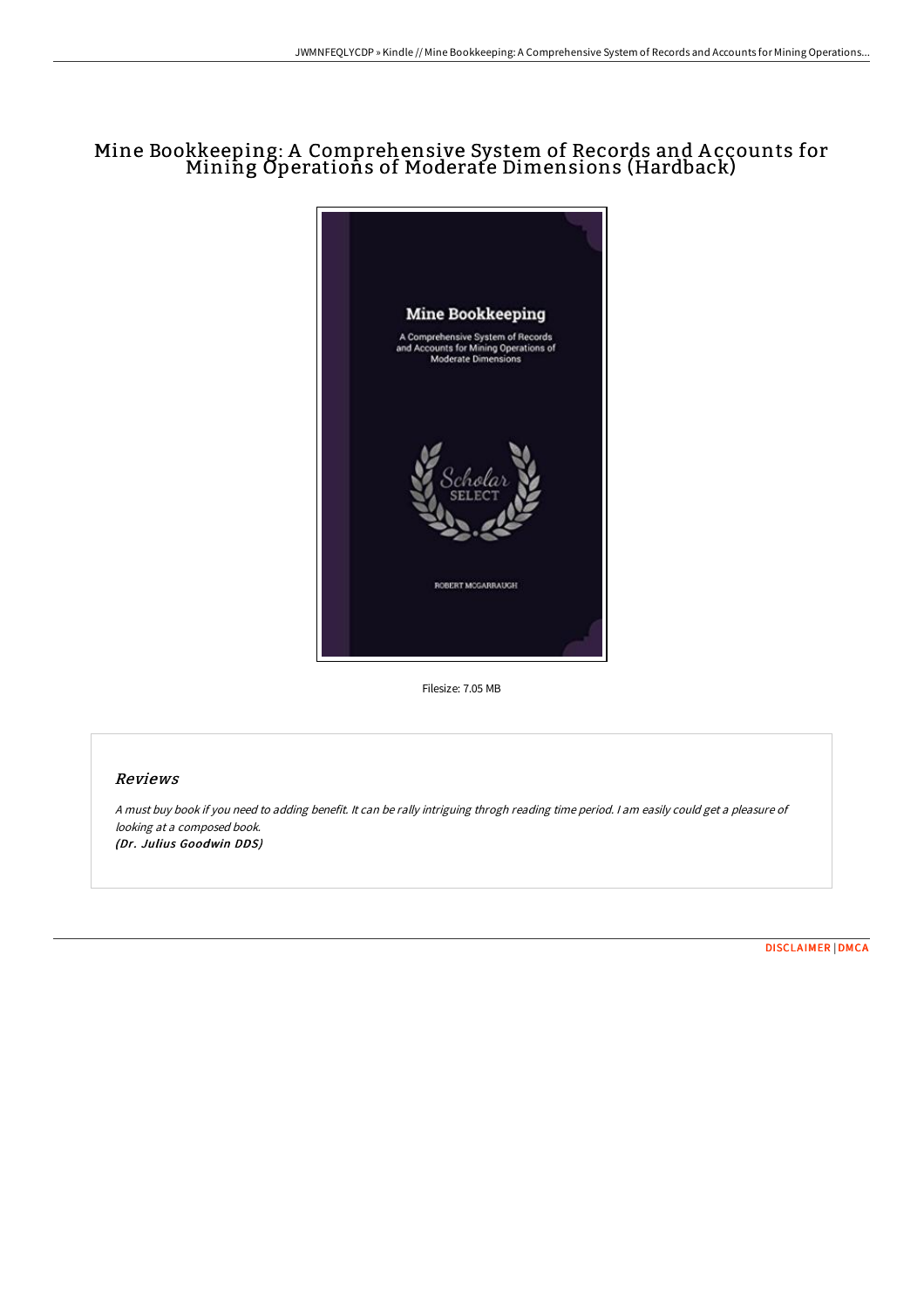### MINE BOOKKEEPING: A COMPREHENSIVE SYSTEM OF RECORDS AND ACCOUNTS FOR MINING OPERATIONS OF MODERATE DIMENSIONS (HARDBACK)



Palala Press, United States, 2016. Hardback. Condition: New. Language: English . Brand New Book \*\*\*\*\* Print on Demand \*\*\*\*\*. This work has been selected by scholars as being culturally important, and is part of the knowledge base of civilization as we know it. This work was reproduced from the original artifact, and remains as true to the original work as possible. Therefore, you will see the original copyright references, library stamps (as most of these works have been housed in our most important libraries around the world), and other notations in the work.This work is in the public domain in the United States of America, and possibly other nations. Within the United States, you may freely copy and distribute this work, as no entity (individual or corporate) has a copyright on the body of the work.As a reproduction of a historical artifact, this work may contain missing or blurred pages, poor pictures, errant marks, etc. Scholars believe, and we concur, that this work is important enough to be preserved, reproduced, and made generally available to the public. We appreciate your support of the preservation process, and thank you for being an important part of keeping this knowledge alive and relevant.

B Read Mine Bookkeeping: A [Comprehensive](http://techno-pub.tech/mine-bookkeeping-a-comprehensive-system-of-recor-4.html) System of Records and Accounts for Mining Operations of Moderate Dimensions (Hardback) Online Download PDF Mine Bookkeeping: A [Comprehensive](http://techno-pub.tech/mine-bookkeeping-a-comprehensive-system-of-recor-4.html) System of Records and Accounts for Mining Operations of

Moderate Dimensions (Hardback)